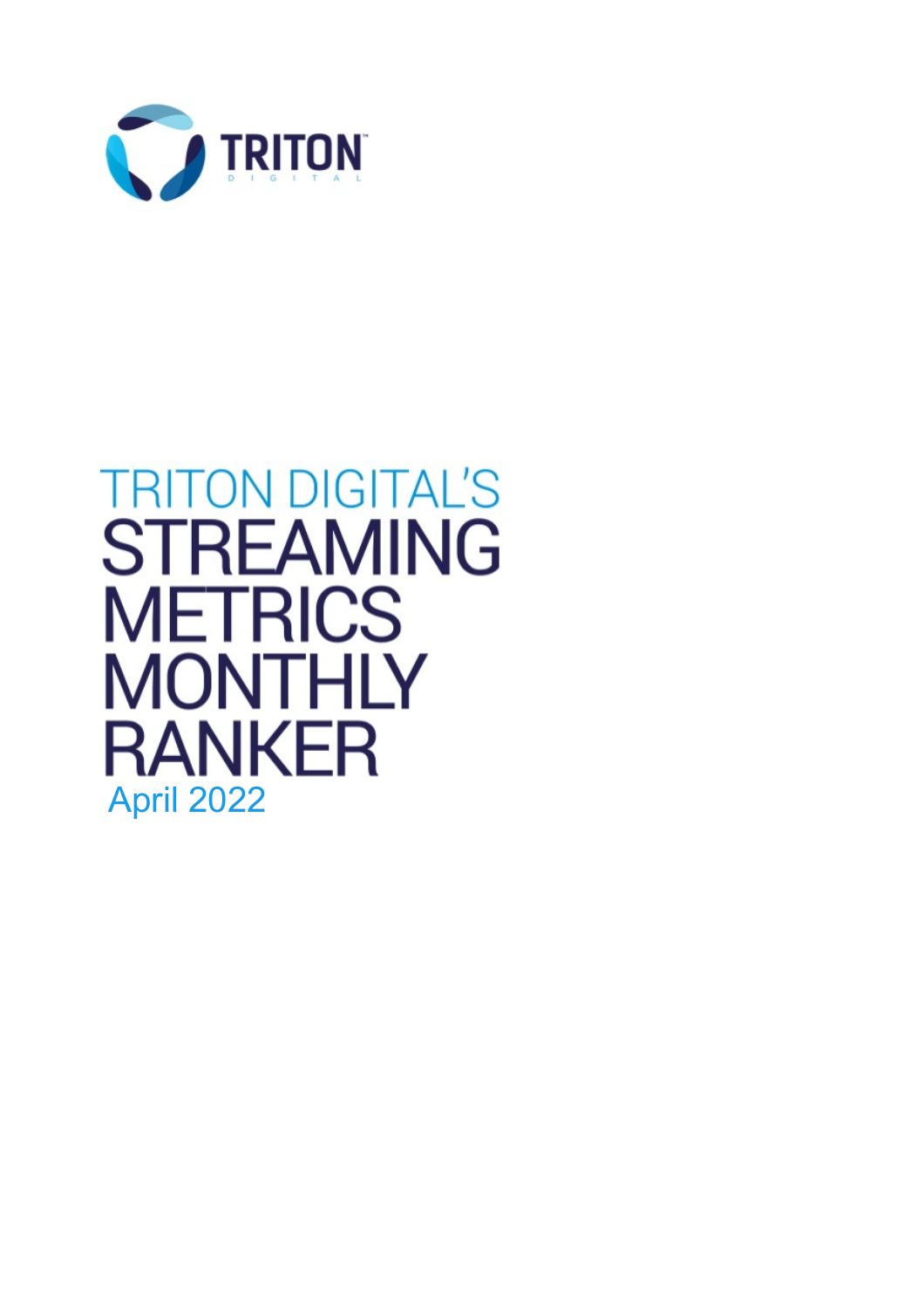

## **About Triton's Streaming Metrics Services**

Triton's Streaming Metrics measurement service is the industry standard for online audio consumption data. It provides credible data that enables audio publishers around the world to analyze the consumption of their audio content by daypart, device type, geography, distribution platform, and more.

## **About Triton's Rankers**

Triton's Rankers are a listing of the top performing digital audio publishers and sales networks, as measured by Triton's Streaming Metrics measurement services.

#### Publishers are ranked Globally, as well as in three distinct regions: US, LATAM, and EMEA.

- The Global Publisher Ranker, powered by Streaming Metrics, verifies the quantity of streams without qualifying where they are being consumed.
- The regional rankers quantify consumption based on listener location.
- All metrics within Triton's Rankers include both ad-supported and non-ad supported listening.
- Sales Networks include both owned streams and the streams related to network affiliations.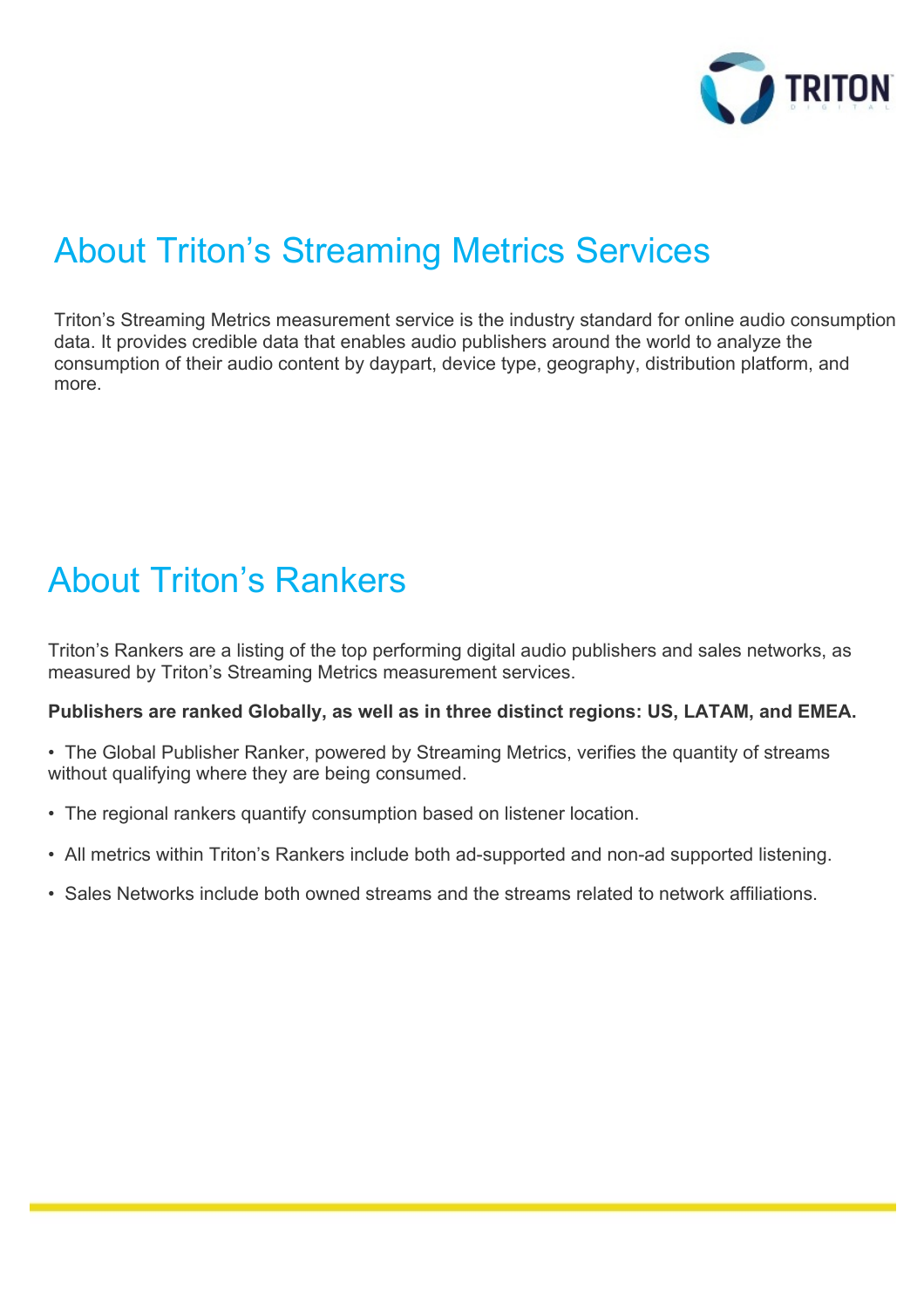

## **About the Rankings**

Rankings are computed based on Average Active Sessions (AAS), with Session Starts (SS), and Average Time Spent Listening (ATSL) also displayed.

### **Understanding the Metrics**

Average Active Sessions or AAS represents the average number of sessions at any point in time in the reported time period, with invalid sessions omitted. AAS can be calculated by dividing Total Listening Hours by the number of hours within the reported time period (AAS = TLH / Hours in period).

Total Listening Hours or TLH is defined as the total number of hours that the station/publisher has streamed during sessions with a duration of at least one minute in length within the reported time period. Any/all invalid sessions are omitted.

Session Starts or SS is defined as the number of sessions with a minimum duration of one minute in length that were started within the reported time period. Any/all invalid sessions are omitted.

Average Time Spent Listening or ATSL is defined as the average number of hours for each session with a duration of at least one minute in total within the reported time period. Calculated as total time spent listening divided by active sessions.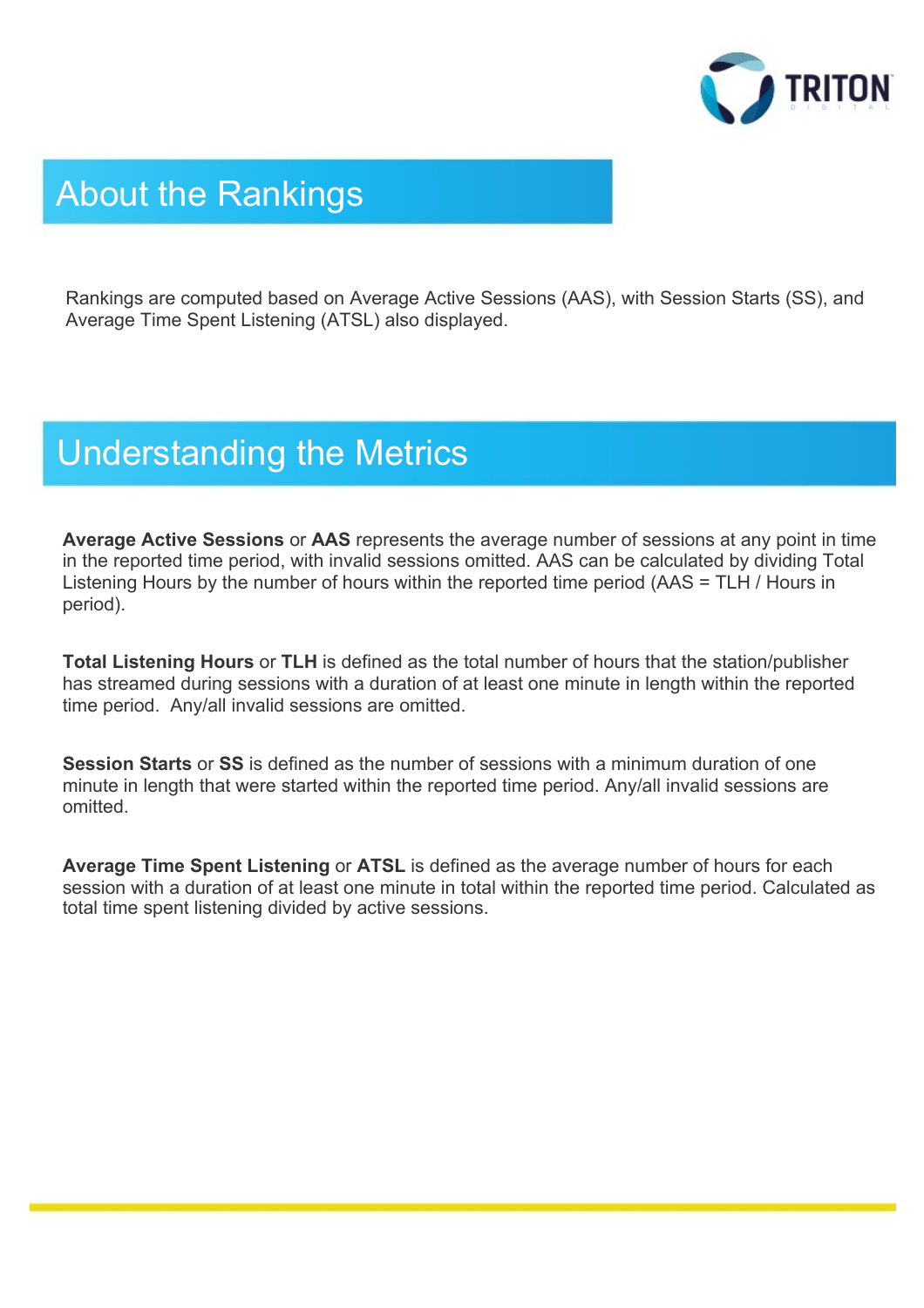# APRIL 2022 RANKERS

 $\bullet$ 

ö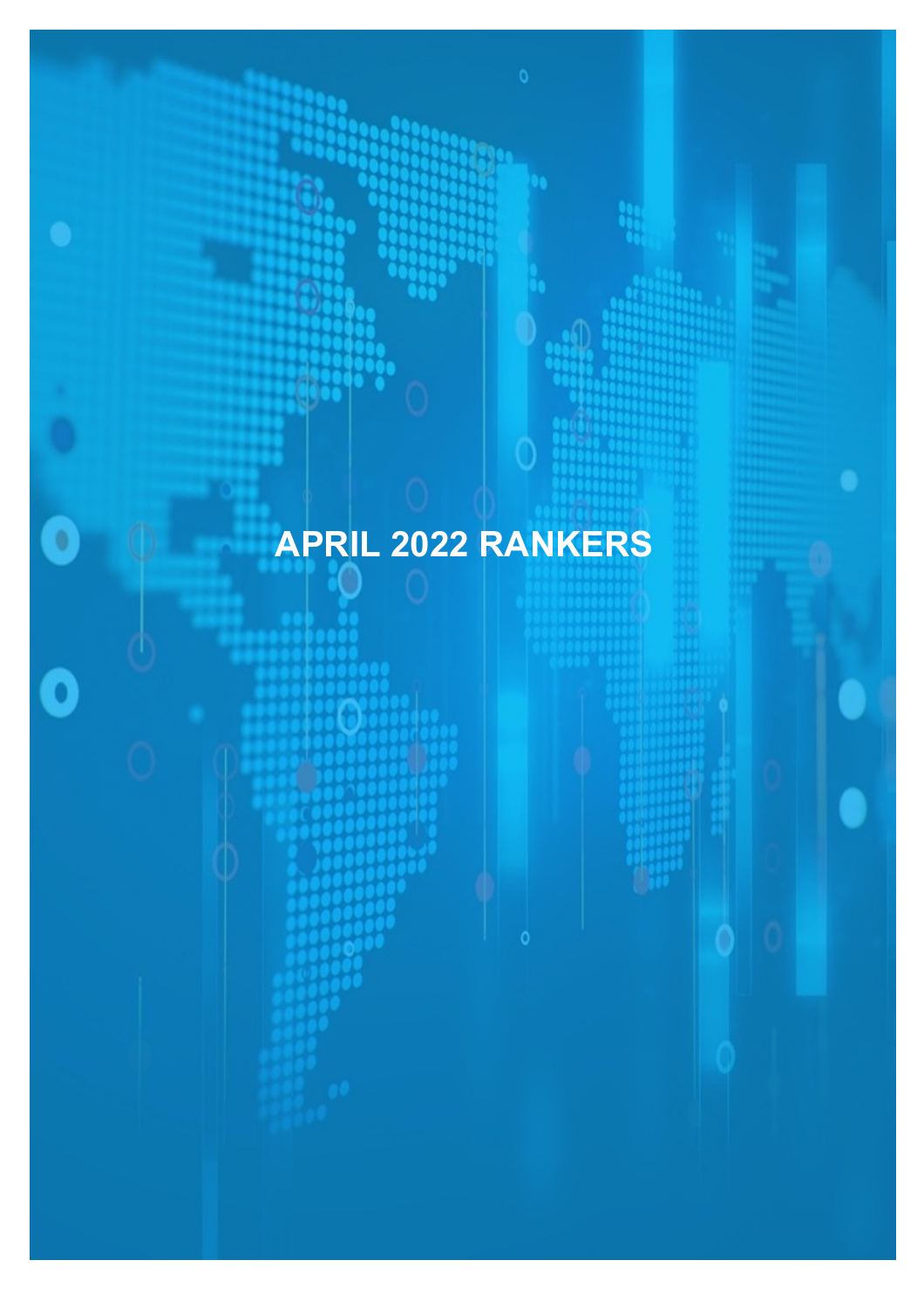

# **GLOBAL**

Daypart: 6am-8pm M-F Month: April 2022

| ∣ Rank | <b>Sales Network</b> | AAS       | <b>SS</b>   | <b>ATSL</b> |
|--------|----------------------|-----------|-------------|-------------|
|        | iHeartMedia Network  | 1,196,572 | 451,161,645 | 0.76        |
| 2      | <b>Talpa Network</b> | 161.846   | 25,856,188  | 1.81        |
| 3      | 365 Digital          | 6,599     | 2,033,545   | 0.93        |

| Rank           | <b>Publisher</b>                      | <b>AAS</b> | <b>SS</b>   | <b>ATSL</b> |
|----------------|---------------------------------------|------------|-------------|-------------|
| 1              | iHeartRadio                           | 421,403    | 188,654,734 | 0.64        |
| $\overline{2}$ | Prisa Radio                           | 178,151    | 70,782,276  | 0.72        |
| 3              | Talpa Radio                           | 126,063    | 18,634,862  | 1.96        |
| 4              | <b>NPR Member Stations</b>            | 99,906     | 34,577,502  | 0.82        |
| 5              | Audacy                                | 94,385     | 38,079,712  | 0.71        |
| 6              | <b>Cumulus Streaming Network</b>      | 62,850     | 20,210,874  | 0.89        |
| 7              | <b>Bell Media</b>                     | 44,548     | 9,477,658   | 1.34        |
| 8              | <b>EMF</b>                            | 36,217     | 7,338,001   | 1.38        |
| 9              | Grupo Acir                            | 32,514     | 10,756,196  | 0.87        |
| 10             | Medialaan                             | 31,552     | 5,229,353   | 1.74        |
| 11             | Univision                             | 30,044     | 15,059,914  | 0.57        |
| 12             | <b>Beasley Broadcasting Corporate</b> | 28,965     | 9,969,206   | 0.84        |
| 13             | <b>CRP Radios</b>                     | 24,636     | 10,231,992  | 0.70        |
| 14             | AccuRadio                             | 24,424     | 4,480,351   | 1.56        |
| 15             | <b>Hubbard Broadcasting</b>           | 22,228     | 6,155,037   | 1.03        |
| 16             | Karnaval.com                          | 20,193     | 8,251,393   | 0.71        |
| 17             | Grupo Radio Centro                    | 16,515     | 6,097,695   | 0.78        |
| 18             | Cogeco Media Inc                      | 15,619     | 2,891,055   | 1.52        |
| 19             | Grupo Alpha Media                     | 15,508     | 6,992,009   | 0.64        |
| 20             | New York Public Radio                 | 15,057     | 4,677,762   | 0.92        |
| 21             | Grupo Godó                            | 14,995     | 5,459,210   | 0.79        |
| 22             | Grupo JBFM                            | 13,667     | 5,331,656   | 0.74        |
| 23             | <b>Salem Communications</b>           | 13,133     | 4,620,854   | 0.80        |
| 24             | Urban One                             | 12,333     | 4,494,602   | 0.78        |
| 25             | Commerciele Radio Nederland B.V.      | 12,320     | 2,505,927   | 1.42        |

Notes:

• Ranker data only includes clients that participate for the full month for which the ranker is being released. Reported data includes listening from both ad-supported and/or ad-free services.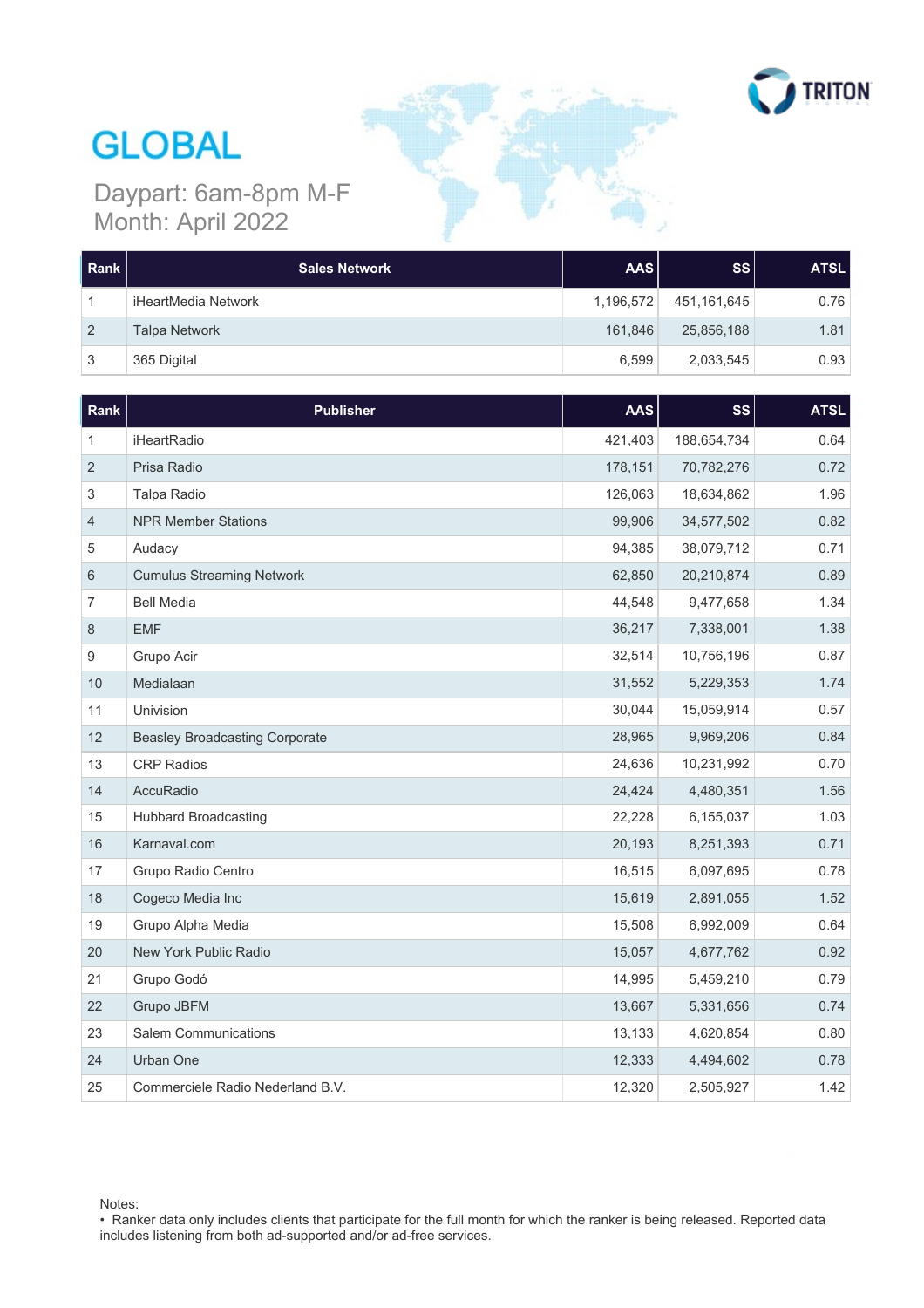

# **GLOBAL**

Daypart: Cam-T2am M-<br>Month: April 2022 Daypart: 6am-12am M-SUN

| Rank | <b>Sales Network</b> | AAS     | <b>SS</b>   | <b>ATSL</b> |
|------|----------------------|---------|-------------|-------------|
|      | iHeartMedia Network  | 834.095 | 578,757,817 | 0.76        |
| 2    | <b>Talpa Network</b> | 124.456 | 37,324,722  | 1.78        |
| 3    | 365 Digital          | 4.420   | 2,517,407   | 0.92        |

| Rank           | <b>Publisher</b>                      | <b>AAS</b> | <b>SS</b>     | <b>ATSL</b> |
|----------------|---------------------------------------|------------|---------------|-------------|
| 1              | iHeartRadio                           | 311,445    | 256, 143, 652 | 0.64        |
| $\overline{2}$ | Prisa Radio                           | 127,597    | 96,775,242    | 0.70        |
| 3              | Talpa Radio                           | 94,361     | 25,341,609    | 1.99        |
| 4              | <b>NPR Member Stations</b>            | 79,902     | 49,850,774    | 0.84        |
| 5              | Audacy                                | 67,996     | 48,751,415    | 0.73        |
| 6              | <b>Cumulus Streaming Network</b>      | 42,842     | 24,761,668    | 0.91        |
| 7              | <b>Bell Media</b>                     | 31,645     | 12,129,738    | 1.38        |
| 8              | <b>EMF</b>                            | 28,433     | 10,657,333    | 1.40        |
| 9              | Medialaan                             | 23,698     | 7,248,848     | 1.74        |
| 10             | Grupo Acir                            | 22,761     | 14,413,298    | 0.84        |
| 11             | <b>Beasley Broadcasting Corporate</b> | 19,636     | 12,082,967    | 0.86        |
| 12             | Univision                             | 19,432     | 17,636,150    | 0.58        |
| 13             | <b>CRP Radios</b>                     | 18,698     | 14,712,955    | 0.68        |
| 14             | AccuRadio                             | 17,386     | 6,057,107     | 1.51        |
| 15             | Karnaval.com                          | 15,226     | 12,343,729    | 0.66        |
| 16             | <b>Hubbard Broadcasting</b>           | 15,187     | 7,439,070     | 1.07        |
| 17             | New York Public Radio                 | 11,964     | 6,610,112     | 0.96        |
| 18             | Grupo Radio Centro                    | 11,700     | 8,096,471     | 0.77        |
| 19             | Grupo Godó                            | 11,264     | 8,124,474     | 0.74        |
| 20             | Cogeco Media Inc                      | 10,825     | 3,599,343     | 1.57        |
| 21             | Grupo Alpha Media                     | 10,408     | 8,571,714     | 0.65        |
| 22             | Grupo JBFM                            | 10,367     | 7,740,968     | 0.71        |
| 23             | Commerciele Radio Nederland B.V.      | 10,104     | 3,675,327     | 1.47        |
| 24             | Grupo America                         | 9,592      | 7,016,069     | 0.72        |
| 25             | <b>Salem Communications</b>           | 8,943      | 5,520,486     | 0.85        |

<sup>•</sup> Ranker data only includes clients that participate for the full month for which the ranker is being released. Reported data includes listening from both ad-supported and/or ad-free services.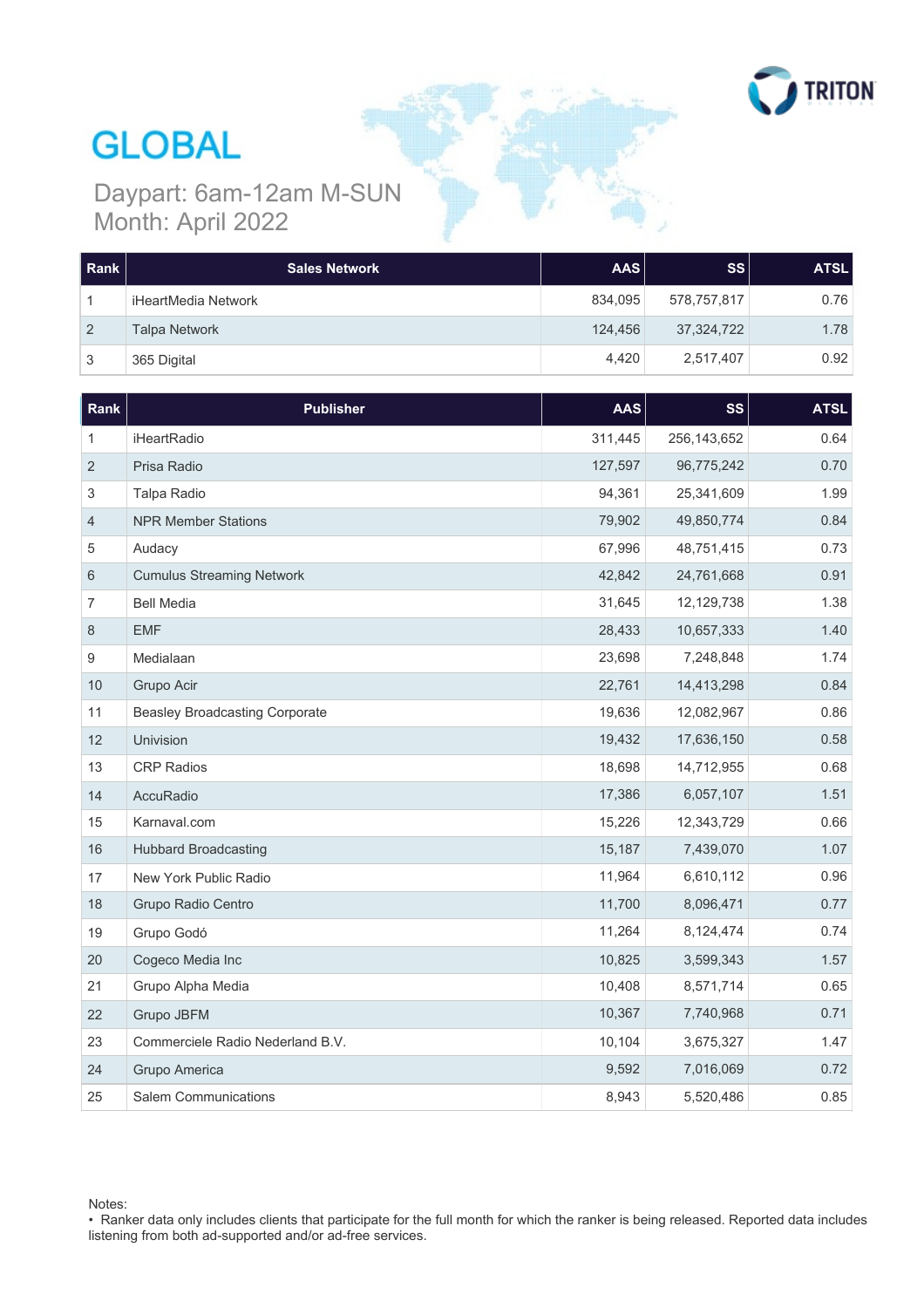

#### U.S. Daypart: 6am-8pm M-F Month: April 2022

| Rank | <b>Sales Network</b> | AAS l     | <b>SS</b>   | <b>ATSL</b> |
|------|----------------------|-----------|-------------|-------------|
|      | iHeartMedia Network  | 1.174.991 | 441.141.624 | 0.76        |

| Rank | <b>Publisher</b>                              | <b>AAS</b> | <b>SS</b>   | <b>ATSL</b> |
|------|-----------------------------------------------|------------|-------------|-------------|
| 1    | <b>iHeartRadio</b>                            | 408,668    | 182,461,234 | 0.64        |
| 2    | Audacy                                        | 94,151     | 37,930,338  | 0.71        |
| 3    | <b>NPR Member Stations</b>                    | 92,950     | 32,227,571  | 0.82        |
| 4    | <b>Cumulus Streaming Network</b>              | 61,918     | 19,900,768  | 0.89        |
| 5    | <b>EMF</b>                                    | 35,275     | 7,041,472   | 1.39        |
| 6    | <b>Univision</b>                              | 30,029     | 15,051,281  | 0.57        |
| 7    | <b>Beasley Broadcasting Corporate</b>         | 28,393     | 9,813,807   | 0.83        |
| 8    | <b>Hubbard Broadcasting</b>                   | 22,122     | 6,082,275   | 1.03        |
| 9    | AccuRadio                                     | 14,653     | 2,540,814   | 1.65        |
| 10   | New York Public Radio                         | 13,818     | 4,189,165   | 0.94        |
| 11   | <b>Salem Communications</b>                   | 12,987     | 4,564,531   | 0.80        |
| 12   | Urban One                                     | 12,285     | 4,480,593   | 0.78        |
| 13   | Bonneville International                      | 10,769     | 4,223,884   | 0.74        |
| 14   | MediaCo Holding Inc                           | 8,492      | 3,941,911   | 0.62        |
| 15   | Prisa Radio                                   | 8,029      | 4,535,933   | 0.51        |
| 16   | <b>Midwest Communications</b>                 | 7,893      | 1,678,003   | 1.33        |
| 17   | <b>Entravision Communications Corporation</b> | 6,174      | 2,855,445   | 0.63        |
| 18   | Classical KUSC/KDFC                           | 6,044      | 1,181,345   | 1.45        |
| 19   | Estrella Media                                | 4,616      | 2,084,495   | 0.64        |
| 20   | <b>WAMU</b>                                   | 3,958      | 1,538,931   | 0.73        |
| 21   | <b>ESPN Radio Corporate</b>                   | 3,756      | 2,121,003   | 0.50        |
| 22   | <b>Sinclair Telecable</b>                     | 3,043      | 954,356     | 0.91        |
| 23   | Lotus Communications Corp                     | 2,958      | 1,266,037   | 0.68        |
| 24   | Meruelo Media Holdings                        | 2,658      | 1,144,569   | 0.67        |
| 25   | Grupo Radio Centro                            | 2,555      | 1,246,464   | 0.59        |

Notes:

• Ranker data only includes clients that participate for the full month for which the ranker is being released. Reported data includes listening from both ad-supported and/or ad-free services.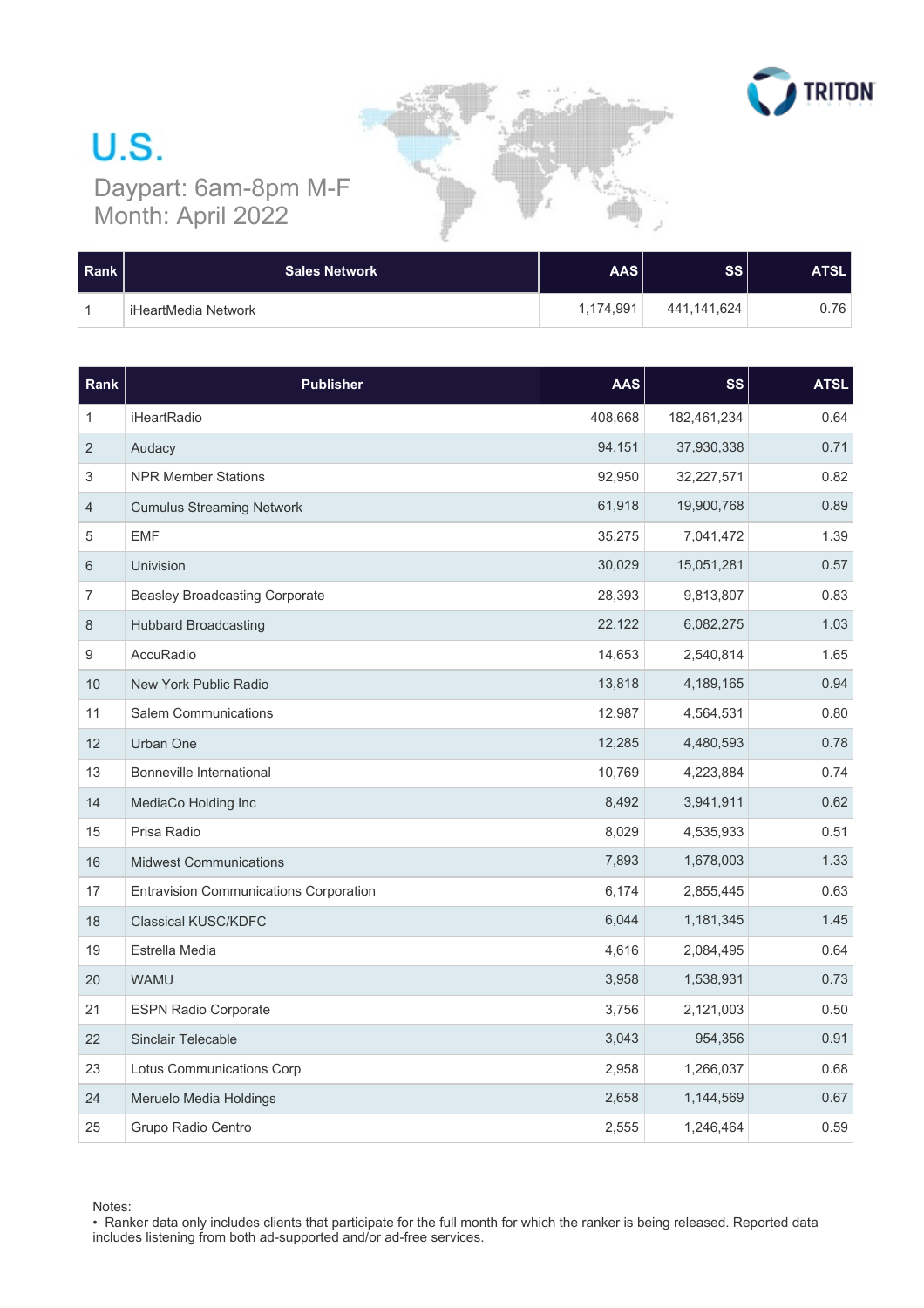

#### U.S. Daypart: 6am-12am M-SUN Month: April 2022

| Rank | <b>Sales Network</b> | <b>AAS</b> | SS <sub>1</sub> | <b>ATSL</b> |
|------|----------------------|------------|-----------------|-------------|
|      | iHeartMedia Network  | 815,851    | 562,700,547     | 0.76        |

| Rank | <b>Publisher</b>                              | <b>AAS</b> | <b>SS</b>   | <b>ATSL</b> |
|------|-----------------------------------------------|------------|-------------|-------------|
| 1    | iHeartRadio                                   | 300,843    | 246,424,059 | 0.65        |
| 2    | <b>NPR Member Stations</b>                    | 73,677     | 45,956,488  | 0.84        |
| 3    | Audacy                                        | 67,798     | 48,522,811  | 0.73        |
| 4    | <b>Cumulus Streaming Network</b>              | 42,061     | 24,279,402  | 0.91        |
| 5    | <b>EMF</b>                                    | 27,658     | 10,204,315  | 1.42        |
| 6    | Univision                                     | 19,421     | 17,623,788  | 0.58        |
| 7    | <b>Beasley Broadcasting Corporate</b>         | 19,207     | 11,875,880  | 0.86        |
| 8    | <b>Hubbard Broadcasting</b>                   | 15,095     | 7,324,132   | 1.08        |
| 9    | New York Public Radio                         | 10,880     | 5,825,578   | 0.99        |
| 10   | <b>AccuRadio</b>                              | 9,790      | 3,192,724   | 1.60        |
| 11   | <b>Salem Communications</b>                   | 8,816      | 5,432,022   | 0.85        |
| 12   | Urban One                                     | 8,456      | 5,392,936   | 0.83        |
| 13   | Bonneville International                      | 7,358      | 5,181,818   | 0.76        |
| 14   | MediaCo Holding Inc                           | 6,819      | 5,763,459   | 0.63        |
| 15   | Prisa Radio                                   | 5,502      | 5,574,472   | 0.52        |
| 16   | <b>Midwest Communications</b>                 | 5,363      | 2,094,442   | 1.34        |
| 17   | <b>Classical KUSC/KDFC</b>                    | 4,937      | 1,770,238   | 1.47        |
| 18   | <b>Entravision Communications Corporation</b> | 3,805      | 3,197,813   | 0.64        |
| 19   | <b>WAMU</b>                                   | 3,108      | 2,152,389   | 0.76        |
| 20   | <b>ESPN Radio Corporate</b>                   | 2,871      | 3,029,845   | 0.50        |
| 21   | Estrella Media                                | 2,805      | 2,357,195   | 0.63        |
| 22   | <b>Sinclair Telecable</b>                     | 2,034      | 1,127,472   | 0.95        |
| 23   | Meruelo Media Holdings                        | 1,933      | 1,522,740   | 0.68        |
| 24   | <b>Lotus Communications Corp</b>              | 1,890      | 1,449,391   | 0.69        |
| 25   | Grupo Radio Centro                            | 1,788      | 1,593,675   | 0.60        |

Notes:

 $\cdot$  Ranker data only includes clients that participate for the full month for which the ranker is being released. Reported data includes listening from both ad-supported and/or ad-free services.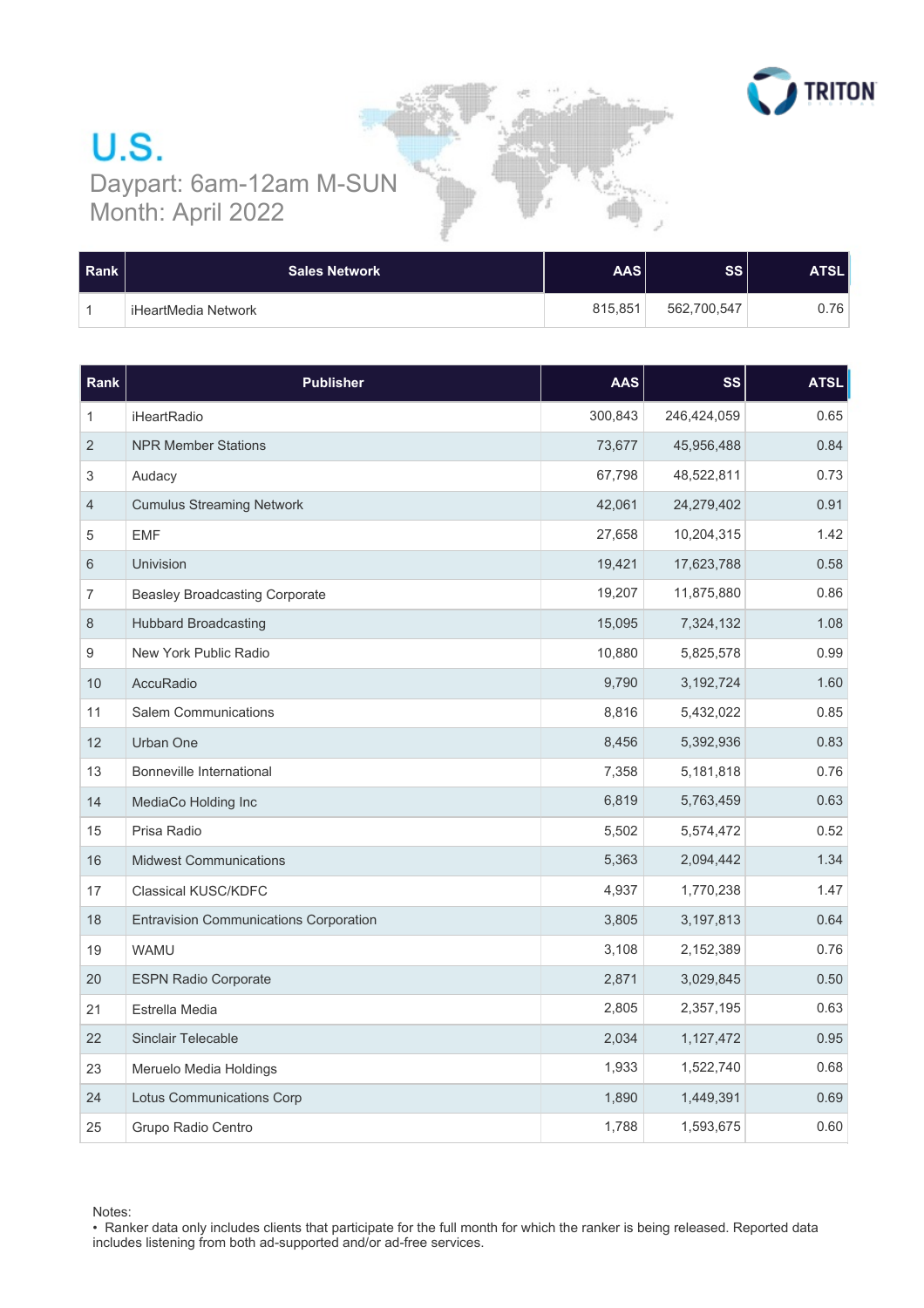

#### **LATAM** Daypart: 6am-7pm M-F Month: April 2022

| Rank           | <b>Publisher</b>                                               | <b>AAS</b> | <b>SS</b>   | <b>ATSL</b> |
|----------------|----------------------------------------------------------------|------------|-------------|-------------|
| $\mathbf{1}$   | Prisa Radio (Spain and Latam Countries)                        | 93,396     | 35,140,325  | 0.70        |
| 2              | Grupo Acir (Mexico)                                            | 31,381     | 9,486,468   | 0.88        |
| 3              | CRP Radios (Peru)                                              | 22,197     | 8,002,714   | 0.74        |
| 4              | Grupo Alpha Media (Argentina)                                  | 15,308     | 6,324,921   | 0.65        |
| 5              | Grupo Radio Centro (Mexico)                                    | 14,469     | 4,651,933   | 0.83        |
| 6              | RCN Radio (Colombia)                                           | 14,171     | 5,309,683   | 0.70        |
| $\overline{7}$ | Grupo JBFM (Brazil)                                            | 13,900     | 4,987,932   | 0.75        |
| 8              | Grupo América (Argentina)                                      | 11,715     | 3,704,242   | 0.83        |
| 9              | Grupo BluRadio (Colombia)                                      | 11,237     | 6,320,934   | 0.46        |
| 10             | Radio Disney Latinoamérica (Argentina, Brazil, Chile, Uruguay) | 9,097      | 1,823,117   | 1.35        |
| 11             | Grupo Camargo de Comunicação (Brazil)                          | 8,783      | 3,532,828   | 0.67        |
| 12             | LS4 Radio Continental SA (Argentina)                           | 7,875      | 1,839,261   | 1.15        |
| 13             | Grupo Mix de Comunicacao (Brazil)                              | 7,849      | 1,962,444   | 1.08        |
| 14             | Jovem Pan - SP (Brazil)                                        | 6,728      | 4,390,167   | 0.41        |
| 15             | MVS Radio (Mexico)                                             | 5,963      | 2, 144, 153 | 0.74        |
| 16             | SAUDADE FM (Brazil)                                            | 4,823      | 1,667,531   | 0.77        |
| 17             | Nova Brasil (Brazil)                                           | 4,612      | 1,357,796   | 0.91        |
| 18             | Multimedios (Mexico)                                           | 4,188      | 1,611,190   | 0.70        |
| 19             | Grupo Radiopolis (Colombia)                                    | 3,950      | 1,214,281   | 0.86        |
| 20             | Rádio Alvorada (Brazil)                                        | 3,423      | 823,578     | 1.12        |
| 21             | NRM (Mexico)                                                   | 2,676      | 904,152     | 0.80        |
| 22             | Radio Kiss FM (Brazil)                                         | 2,600      | 719,248     | 0.98        |
| 23             | Cadena 3 Argentina (Argentina)                                 | 2,585      | 792,019     | 0.85        |
| 24             | Imagen (Mexico)                                                | 2,494      | 887,075     | 0.76        |
| 25             | Dial Brasil (Brazil)                                           | 2,478      | 703,537     | 0.95        |

• Ranker data only includes clients that participate for the full month for which the ranker is being released. Reported data includes listening from both ad-supported and/or ad-free services.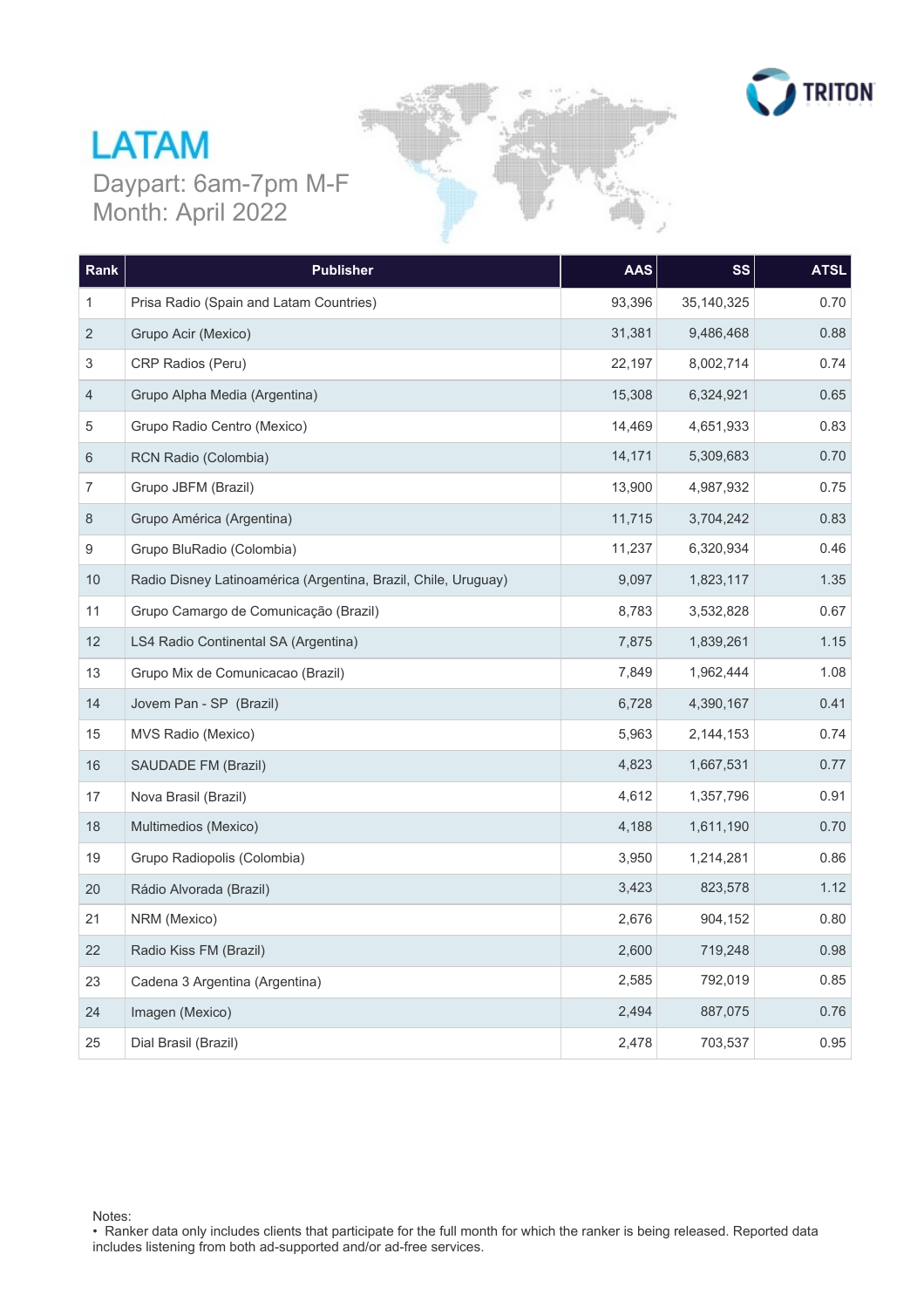

# **LATAM**

Daypart. Vann-Tzann ivi:<br>Month: Anril 2022 Daypart: 6am-12am M-SUN Month: April 2022

| Rank             | <b>Publisher</b>                                               | <b>AAS</b> | <b>SS</b>  | <b>ATSL</b> |
|------------------|----------------------------------------------------------------|------------|------------|-------------|
| 1                | Prisa Radio (Spain and Latam Countries)                        | 59,821     | 45,747,365 | 0.69        |
| $\sqrt{2}$       | Grupo Acir (Mexico)                                            | 20,834     | 13,075,445 | 0.85        |
| 3                | <b>CRP Radios (Peru)</b>                                       | 16,043     | 11,917,272 | 0.72        |
| $\overline{4}$   | RCN Radio (Colombia)                                           | 10,248     | 8,236,963  | 0.65        |
| 5                | Grupo JBFM (Brazil)                                            | 10,105     | 7,541,437  | 0.71        |
| 6                | Grupo Alpha Media (Argentina)                                  | 9,809      | 7,953,451  | 0.66        |
| $\boldsymbol{7}$ | Grupo Radio Centro (Mexico)                                    | 9,768      | 6,395,409  | 0.81        |
| 8                | Grupo América (Argentina)                                      | 9,177      | 6,647,109  | 0.73        |
| 9                | Grupo BluRadio (Colombia)                                      | 6,602      | 7,409,519  | 0.46        |
| 10               | Grupo Camargo de Comunicação (Brazil)                          | 6,299      | 5,228,043  | 0.64        |
| 11               | Radio Disney Latinoamérica (Argentina, Brazil, Chile, Uruguay) | 5,879      | 2,456,468  | 1.29        |
| 12               | LS4 Radio Continental SA (Argentina)                           | 5,421      | 2,786,630  | 1.04        |
| 13               | Grupo Mix de Comunicacao (Brazil)                              | 5,269      | 2,816,634  | 1.00        |
| 14               | Jovem Pan - SP (Brazil)                                        | 4,789      | 6,037,598  | 0.42        |
| 15               | MVS Radio (Mexico)                                             | 3,847      | 2,799,309  | 0.73        |
| 16               | SAUDADE FM (Brazil)                                            | 3,659      | 2,669,946  | 0.73        |
| 17               | Nova Brasil (Brazil)                                           | 3,399      | 2,138,928  | 0.85        |
| 18               | Multimedios (Mexico)                                           | 2,956      | 2,481,631  | 0.63        |
| 19               | Grupo Radiopolis (Colombia)                                    | 2,635      | 1,669,061  | 0.83        |
| 20               | Rádio Alvorada (Brazil)                                        | 2,342      | 1,207,842  | 1.03        |
| 21               | Igreja Pentecostal Deus e Amor (Brazil)                        | 2,205      | 2,021,268  | 0.56        |
| 22               | Cadena 3 Argentina (Argentina)                                 | 1,961      | 1,327,200  | 0.77        |
| 23               | NRM (Mexico)                                                   | 1,902      | 1,335,552  | 0.76        |
| 24               | Radio Kiss FM (Brazil)                                         | 1,790      | 1,042,052  | 0.92        |
| 25               | Dial Brasil (Brazil)                                           | 1,687      | 1,035,260  | 0.87        |

• Ranker data only includes clients that participate for the full month for which the ranker is being released. Reported data includeslisteningfrombothad-supportedand/orad-freeservices.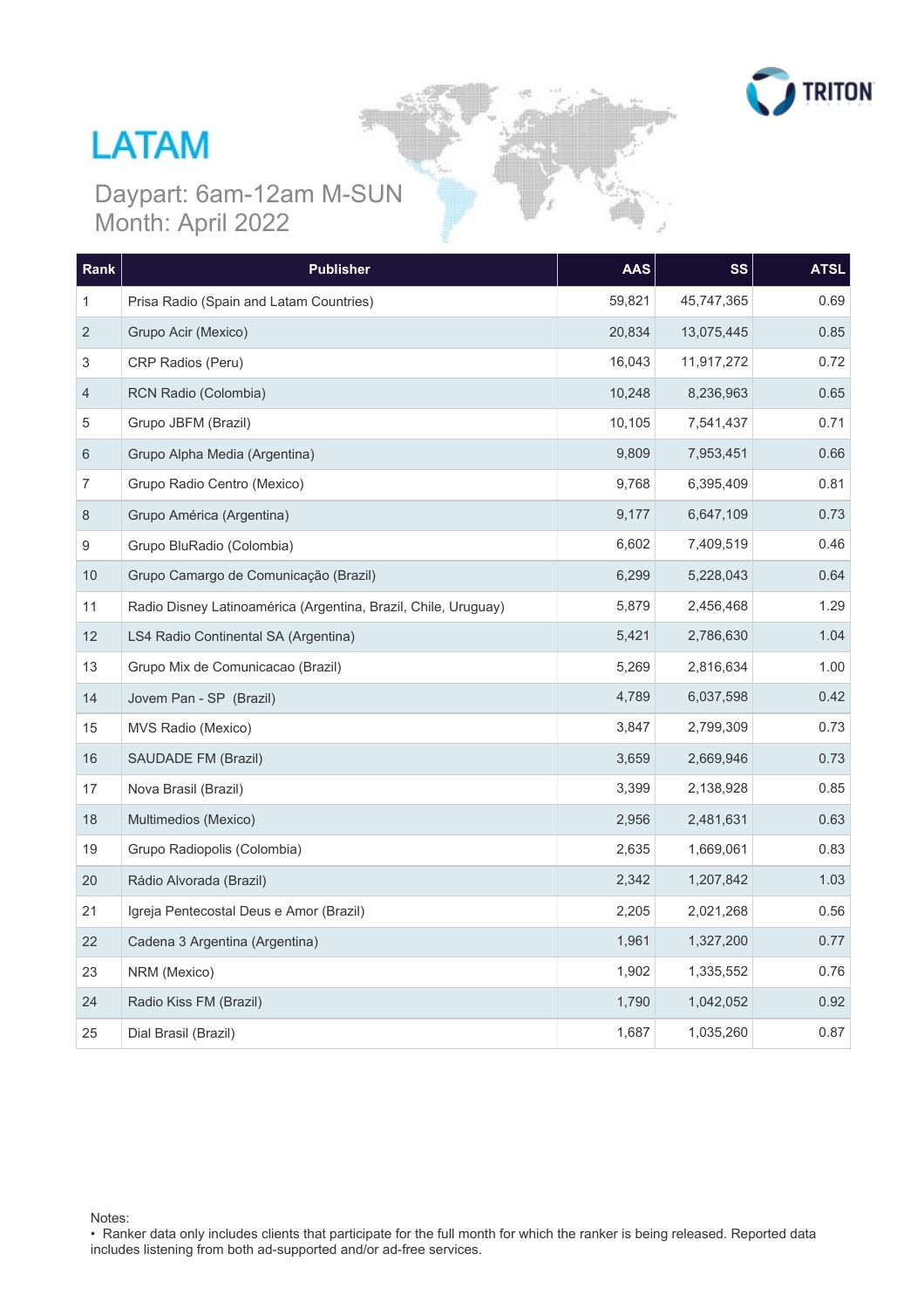

#### **EMEA** Daypart: 6am-7pm M-F Month: April 2022

| Rank | <b>Sales Network</b> | AAS     | <b>SS</b>  | <b>ATSL</b> |
|------|----------------------|---------|------------|-------------|
|      | <b>Talpa Network</b> | 165.948 | 24,540,006 | 1.75        |
| 2    | 365 Digital          | 6,848   | 1,951,694  | 0.95        |

| Rank           | <b>Publisher</b>                               | AAS     | <b>SS</b>  | <b>ATSL</b> |
|----------------|------------------------------------------------|---------|------------|-------------|
| 1              | Talpa Radio (Netherlands)                      | 129,956 | 17,869,879 | 1.87        |
| 2              | Prisa Radio (Spain and Latam Countries)        | 81,712  | 27,952,156 | 0.79        |
| 3              | DPG Media (Netherlands)                        | 47,693  | 6,981,454  | 1.68        |
| 4              | Medialaan (Belgium)                            | 32,549  | 5,018,791  | 1.80        |
| 5              | Karnaval.com (Turkey)                          | 20,572  | 7,718,271  | 0.77        |
| 6              | RadioCorp (Netherlands)                        | 19,077  | 3,489,409  | 1.29        |
| $\overline{7}$ | Grupo Godó (Spain)                             | 15,570  | 5,252,277  | 0.80        |
| 8              | Commerciele Radio Nederland B.V. (Netherlands) | 12,543  | 2,363,092  | 1.37        |
| 9              | RadiaCZ (Czech Republic)                       | 10,465  | 1,362,242  | 2.00        |
| 10             | Fresh Media Bulgaria                           | 9,278   | 1,385,919  | 1.93        |
| 11             | Active Radio A.S. (Czech Republic)             | 8,630   | 1,139,157  | 2.14        |
| 12             | Primedia Broadcasting (South Africa)           | 6,848   | 1,951,694  | 0.95        |
| 13             | SABC (South Africa)                            | 6,419   | 2,487,495  | 0.71        |
| 14             | Vlaanderen Eén NV (Belgium)                    | 5,455   | 747,269    | 1.96        |
| 15             | Unidad Editorial (Spain)                       | 5,361   | 2,755,552  | 0.51        |

• Ranker data only includes clients that participate for the full month for which the ranker is being released. Reported data includes listening from both ad-supported and/or ad-free services.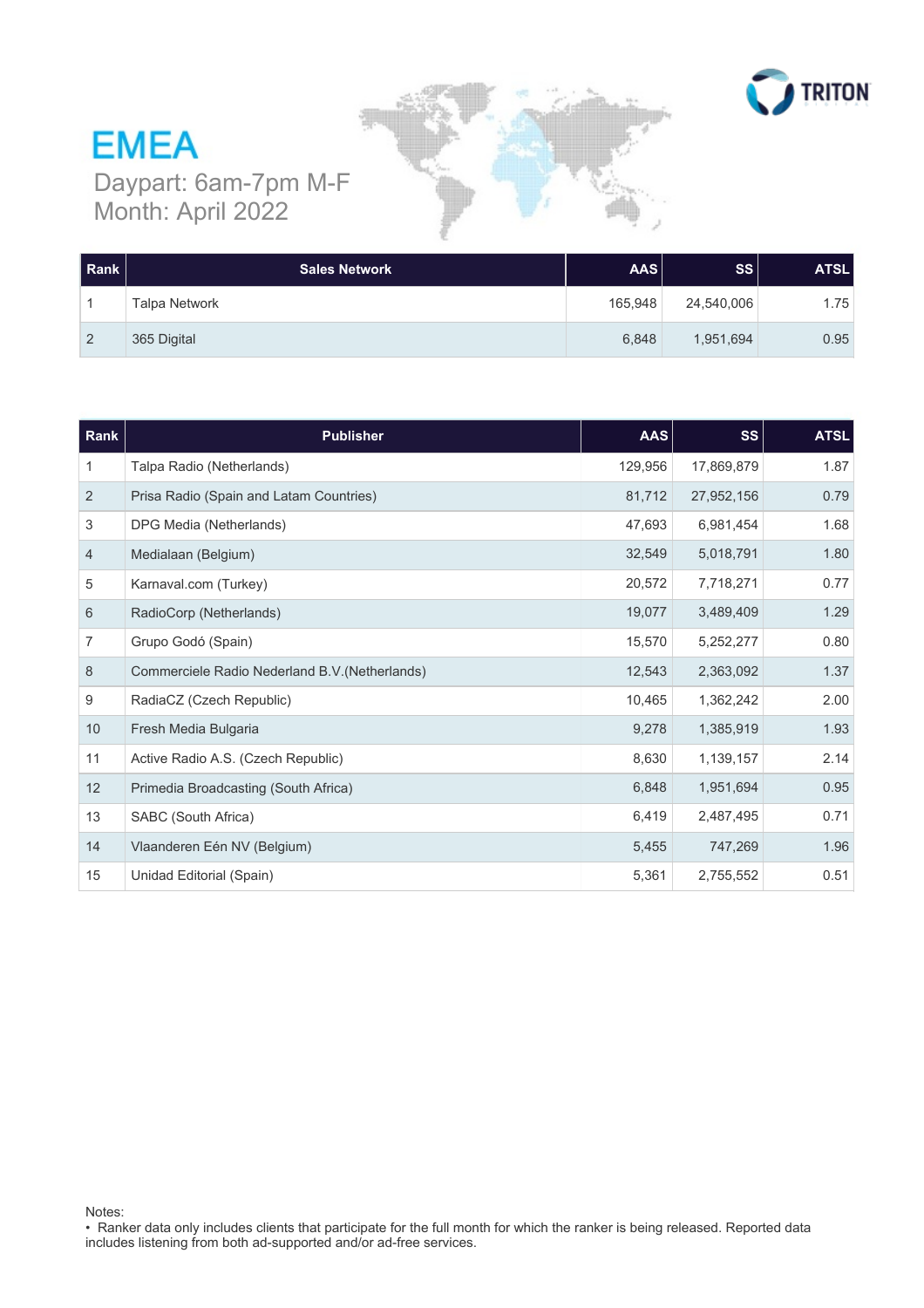

# **EMEA**

Daypart: 6am-12am M-SUN Month: April 2022

| Rank | <b>Sales Network</b> | <b>AAS</b> | <b>SS</b>  | <b>ATSL</b> |
|------|----------------------|------------|------------|-------------|
|      | <b>Talpa Network</b> | 123,213    | 36,588,876 | 1.80        |
| 2    | 365 Digital          | 4,334      | 2,452,398  | 0.92        |

| Rank           | <b>Publisher</b>                               | <b>AAS</b> | <b>SS</b>  | <b>ATSL</b> |
|----------------|------------------------------------------------|------------|------------|-------------|
| $\mathbf{1}$   | Talpa Radio (Netherlands)                      | 93,789     | 24,975,027 | 1.98        |
| $\overline{2}$ | Prisa Radio (Spain and Latam Countries)        | 61,297     | 44,580,042 | 0.75        |
| 3              | DPG Media (Netherlands)                        | 32,550     | 9,321,947  | 1.72        |
| 4              | Medialaan (Belgium)                            | 23,627     | 7,196,052  | 1.80        |
| 5              | Karnaval.com (Turkey)                          | 14,892     | 12,073,750 | 0.67        |
| 6              | RadioCorp (Netherlands)                        | 14,495     | 5,261,915  | 1.40        |
| $\overline{7}$ | Grupo Godó (Spain)                             | 11,188     | 8,054,701  | 0.77        |
| 8              | Commerciele Radio Nederland B.V. (Netherlands) | 9,971      | 3,608,006  | 1.52        |
| 9              | RadiaCZ (Czech Republic)                       | 6,898      | 2,020,242  | 1.81        |
| 10             | Fresh Media Bulgaria                           | 5,930      | 1,898,666  | 1.73        |
| 11             | Active Radio A.S. (Czech Republic)             | 5,011      | 1,407,530  | 1.96        |
| 12             | Unidad Editorial (Spain)                       | 4,669      | 5,313,056  | 0.48        |
| 13             | SABC (South Africa)                            | 4,638      | 3,751,019  | 0.65        |
| 14             | Primedia Broadcasting (South Africa)           | 4,334      | 2,452,398  | 0.92        |
| 15             | Sublime World BV (Netherlands)                 | 4,219      | 1,191,714  | 2.01        |

Notes:

 $\cdot$  Ranker data only includes clients that participate for the full month for which the ranker is being released. Reported data includes listening from both ad-supported and/or ad-free services.